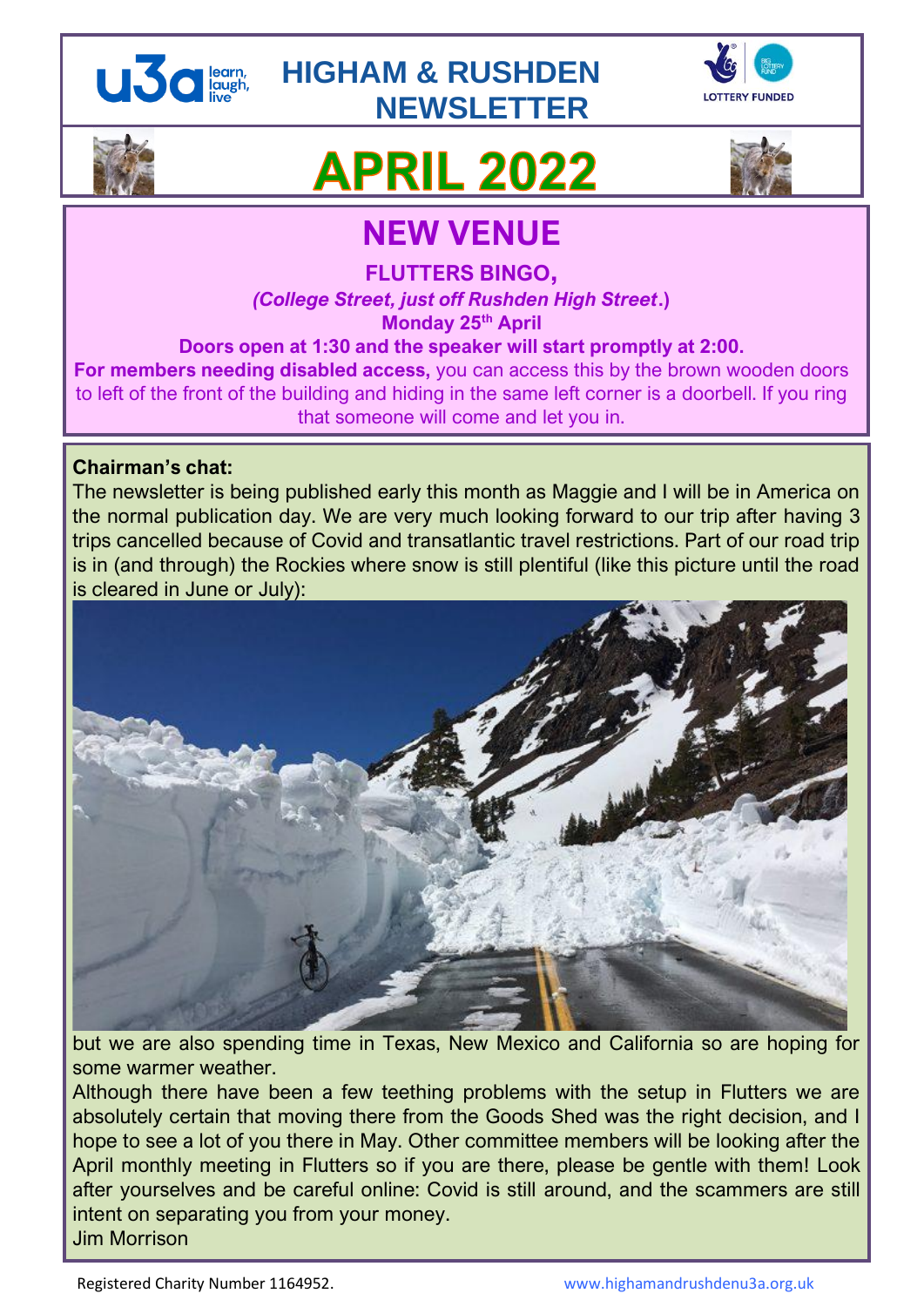**If you know of a u3a member who is celebrating a special anniversary, or who deserves a special vote of thanks please let us know via the contact form on the website. On a more sombre note, if you know of a member who has passed away, please use the same contact form so that we can send a condolence card to the next of kin/family.**

#### **The role of Higham and Rushden u3a Group Coordinator.**

After running several interest groups, large and home-based, for 10 years or so. I felt I would like to put something back into H&R u3a.

I took on the role of H&R groups coordinator as Covid 19 was shutting down group activities.

During lockdown once a month I sent out a cheery email reporting to members and asking them how I could help during lockdown. How things were progressing with their groups. Some met on Zoom. or socially distanced outdoors when restrictions allowed.

Once lockdown was coming to an end, I completely updated the venues list.

Now Covid is hopefully past my role is to be helping ear-to-group leaders, helping sort out issues with their groups.

Some Groups leaderships have changed. Some leaders took the opportunity to retire and hand over to fresh leaders after lockdown. My role is to support this changeover.

I have taken part in Head office Zoom meetings to get a feel for what is involved on a National level. I liaise with another Groups coordinator for support.

I look forward to helping new Groups starting up now things are returning to normal.

Linda Walker



#### **Handicrafts:**

It was lovely to see so many of you at our last meeting in March when we made an Easter card and little basket. Hope you enjoyed your chocolate treat!

The next handicrafts meeting is on Thursday, 28th April at 2 pm at Rushden Bowls Club when we are learning to crochet with Rosemary.

You will need odd balls of wool and either a number 4 or 4.5 crochet hook, but do not buy anything specially as I'm sure we can provide these. Kathy and Jenny.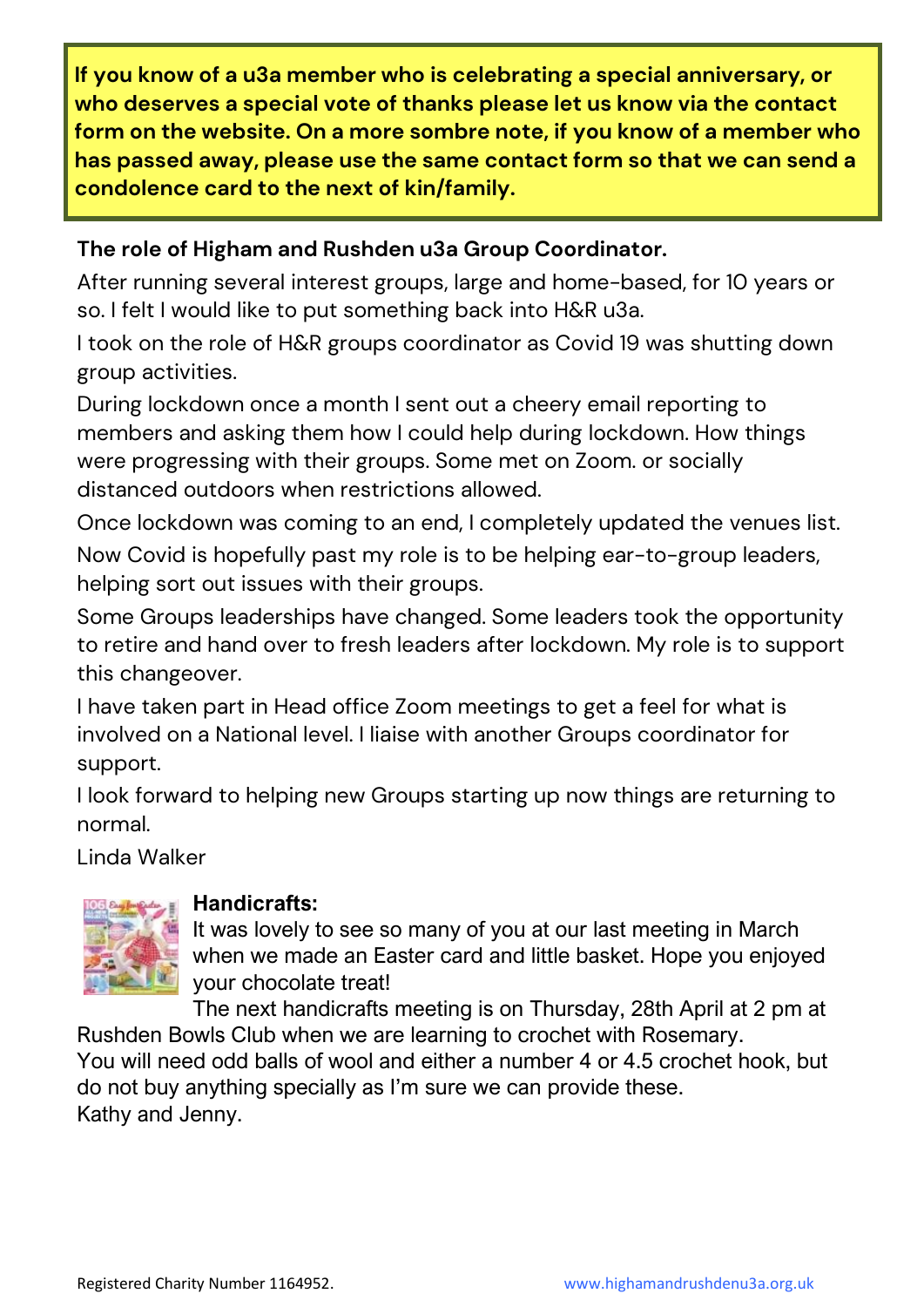

**Special Events Group:**

**Check our Special Events group page for details of the coach trips this year: Wednesday 18 May to Syon House for a guided tour of the House, Grand Conservatory and Gardens, and then Thursday 14 July** 

**to Kew Gardens with breath-taking natural beauty and 330 acres of gardens and greenhouses. Prices per person & itineraries to follow, contact Jean Mole or Sylvia Wright to reserve a place on any of the trips.**

#### **Sylvia Wright**



#### **Country Dancing:**

Just a reminder that we still meet at the Working Man's Club in Higham Ferrers fortnightly 2.15 - 3.45. It is hoped that many of our dancers who supported before the pandemic took hold, may feel more comfortable to return and help the group keep going. My

thanks to those who have continued to support in recent months. Contact me on 01933 622827 for more information. George Hearnden.



#### **MMFC Group:**

**The group meets every Monday to discuss the weekend's football, as well as some football history(!), over a cup of coffee. The venue is not permanent, and we book on a week-to-week basis. So if you want to join us, please check with Mike, the group leader on 01933 631531, first.**

**Mike Gibbon** 



#### **Scrabble:**

**We play on alternate Tuesdays between 2pm and 4pm in the Waitrose Community Room.**

**We welcome new members for a friendly contest which keeps the brain cells active. If you wish to join us, contact John Ellingham or Sally** 

**Morton via the u3a website.**



#### **Badminton for Fun**

**Tuesday 9-10am, and Friday 12-1pm. We are looking for new members to join our very friendly, group of players. Qualification required is to be a reasonable badminton player. Please come along and join us at the stated times above and have some fun.**

**Jennifer Carr**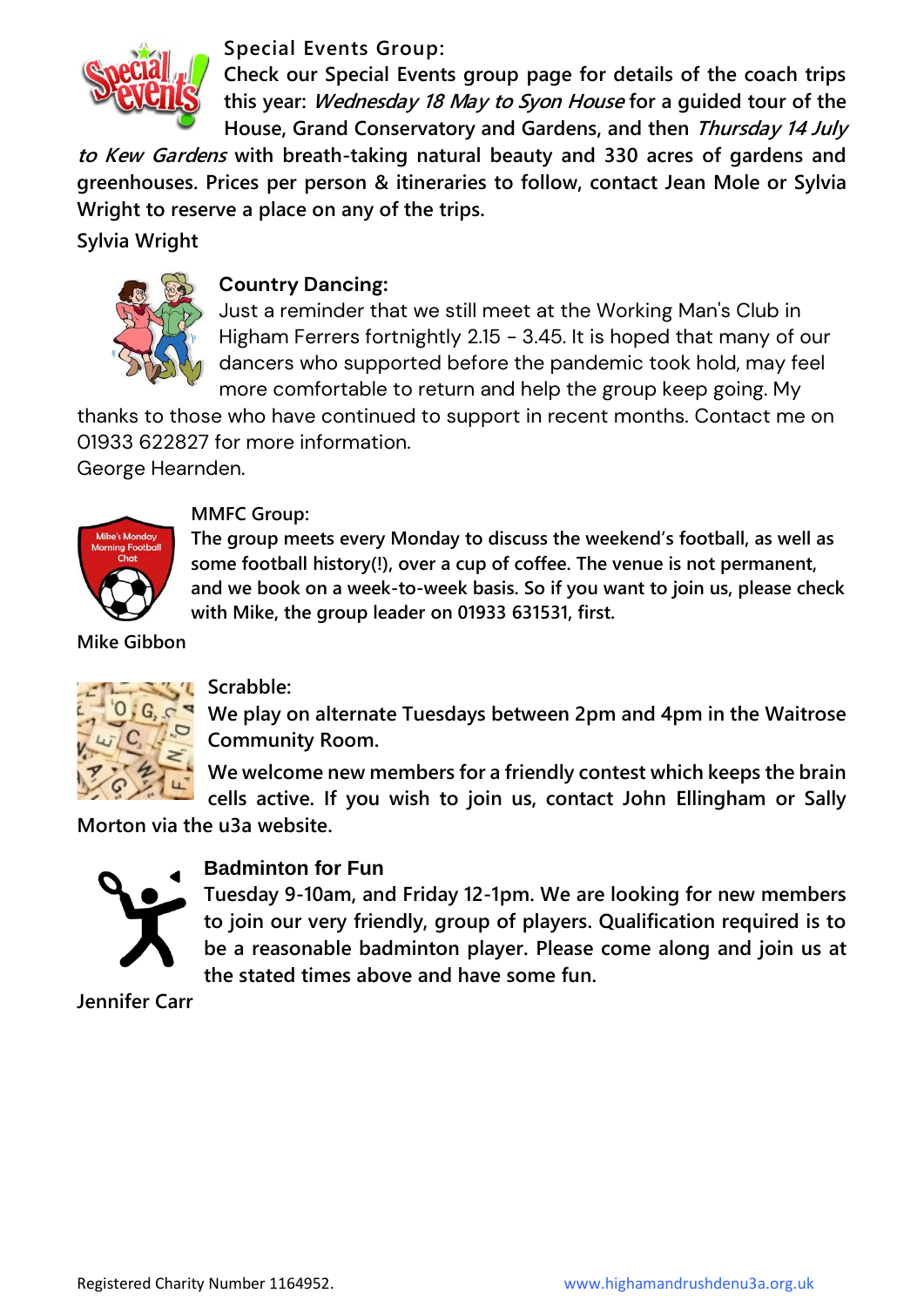

#### History Group:

**Thursday 5 May -** meeting at the Masonic Hall, Rushden 2pm-4pm. Our historian speaker is Jon-Paul Carr on "An illustrated history of Irchester" followed by socializing and refreshments

**Thursday 23 June** – Coach Trip to Banbury and Broughton Castle, Price £23 pp inclusive of coach and a private guided tour of Broughton Castle. Payment by cheque or cash to Sylvia Wright at the meeting or by post

to Sylvia. Cheques payable to Higham & Rushden u3a. This trip is open to all members of H&R u3a. We will be stopping off at Banbur**y** in the morning for free time and you may like to visit the market (Thursday is market day), the town's museum set beside the Oxford Canal, and the Castle Quay shopping mall. There is a museum that connects to the 18<sup>th</sup> century Tooley's Boatyard, where you can take a guided tour (not included in the trip price) of the narrow boat workshop and dry-dock, followed by the afternoon at Broughton Castle, a moated and fortified Manor House, for a private, guided tour of the house, and to enjoy the delightful gardens.

We enjoyed a warm sunny day for our coach trip to Lincoln on Monday 28 March. Some members spent the day in Lincoln and others visited the Castle where we had a private, guided tour of the inner bailey, and free-flow time to visit the Magna Carta Vault, the Victorian Prison and walk along the Great Wall with stunning views of the Cathedral and the town. It was even warm enough to sit outside at the Cathedral restaurant to enjoy a leisurely lunch.

Sylvia Wright



#### **Garden Group:**

As we move into spring/summer we start our programme of garden visits, we have planned the following planned this year:

12th May - Coton Manor 9th June - Thornby Hall 14 th July - Kew Gardens 11th August - Kelmarsh hall 9th September - Boughton house

The garden group also needs helpers to ensure the continuation of the group, if you can help, please speak with Lorraine Brown.

Look forward to seeing you all soon.

Lorraine Brown



#### **Computer Group A**:

#### **1 st & 3rd Wednesdays 10am till 12pm**

The group next meets on Wednesday  $4<sup>th</sup>$  May at the normal time of 10:00 –12:00.

We have space for new members. For details contact Jim Morrison using the contact form on the H&R website.

Jim Morrison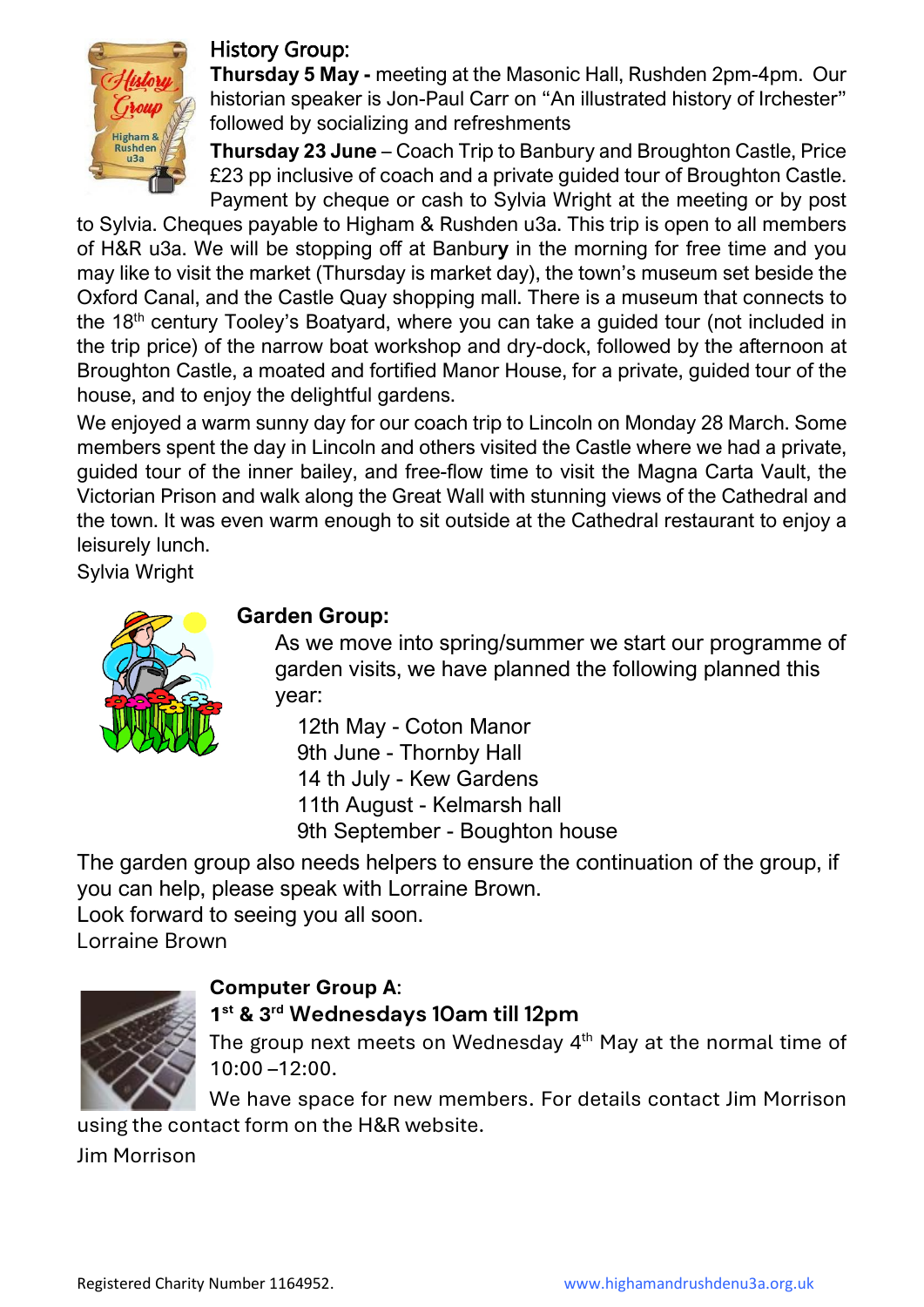

#### **Computer Group B: 2 nd & 4th Wednesdays 11am till 1pm**

**Note**: New timing for all sessions of this group will now always be held from 11:00am until 1:00pm throughout the year on request of the members.

Due to periods of absence of the leader in the next few months, Please check the calendar on the H&R website for actual reopening dates.

During the period that this group is closed, Jim with Computer Group A will welcome any members from group B to come along with their mobiles, but topics will be based on Winows10, 11 and PC.

Although actually out of the country, I shall continue to be contactable through all communication channels so please feel free to ping me (even with +10hrs time difference).

Email: [c101776.3365@icloud.com](mailto:c101776.3365@icloud.com)

Phone: 07850 789447.

Alan Nixson Computer Group



#### **Rock & Blues Group: NEW MEMBERS SOUGHT!**

Our next meeting is on Thursday 26<sup>TH</sup> May at 14:00 hours at

the leader's house and the topic is the colour or word BLUE.

*This is a friendly and relaxed group* 

*for those whose musical tastes are firmly rooted in the decades between the 60s and the 80s and who get together to listen to tracks they have chosen for a different topic each month.* 



*We have space for new members so if you would be* 

*interested please let me know. See me or Maggie (at the newsletter table) at the monthly meeting or come along and see for yourself.*

*Jim Morrison 07403557556*



### Wine Appreciation:

Two Spanish wines from the Rioja region. One Red and One White. Both from Waitrose (buying local)

Cune DOC White £9.99 – Viura grape Campo Viejo Tempranillo Red £8.39.

Both were enjoyed, some preferred white and some the red as usual. Some members thought the White would be better with food as it was a little acidic. But Steve did not like it at all.

Weather starting to improve should be able to have sessions in the Garden Room. Bring hats and glove!!!! Sunglasses just In case!

Steve and Denise 01933 356784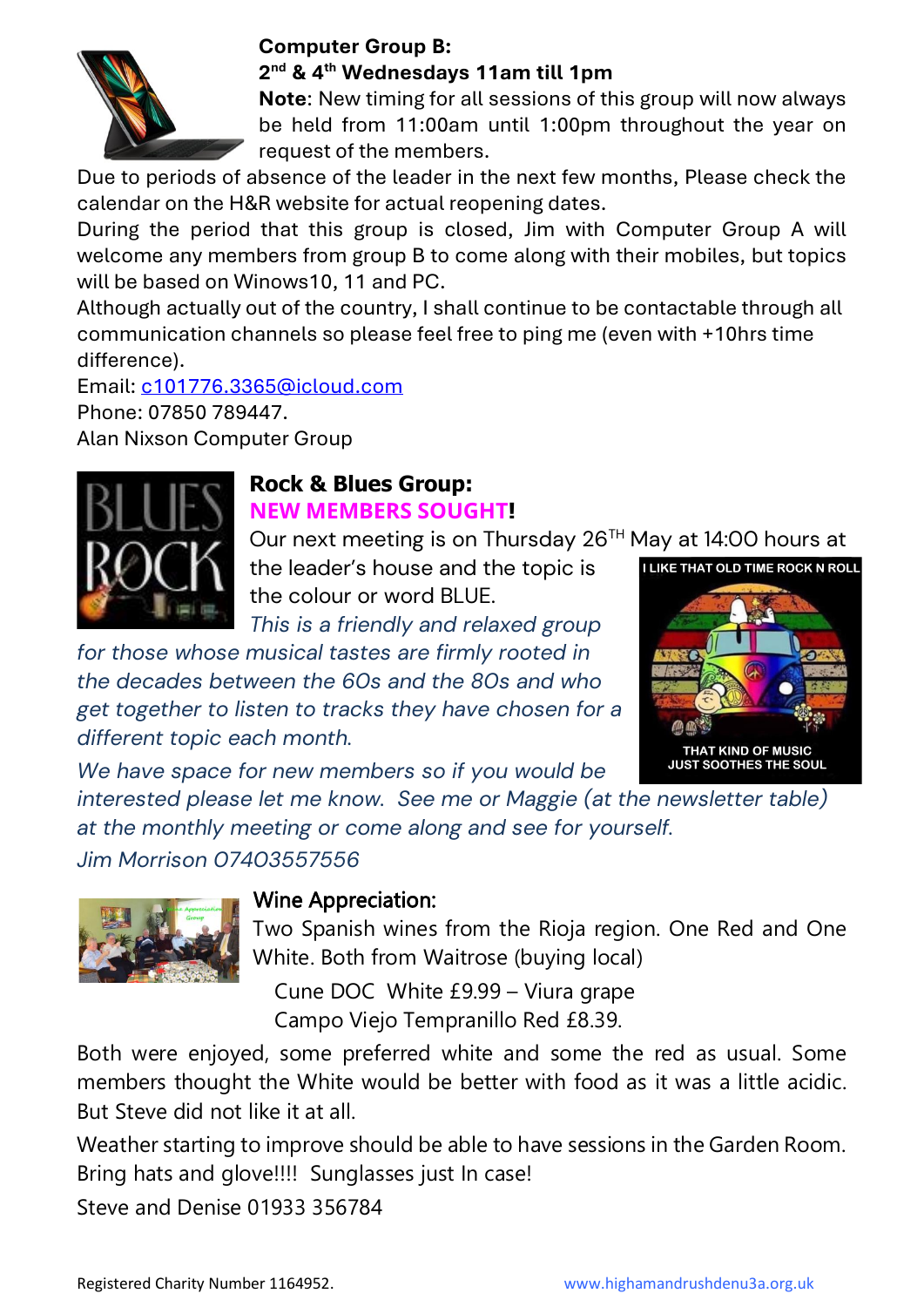#### **W.A.L.T: Would Anyone Like To:**

If you are new to our U3A and maybe looking to make friends and socialise more, why not consider joining the" Would Anyone Like To?" Group. W.A.L.T. for short!

The group offers the opportunity to find people to share an event or activity with. ANYTHING AT ALL - because if you want to do it, then there's a good chance that others also will. What a shame it will be if you decide not to do something you really fancy, just because you don't want to do it alone. Contact us through the website or at the monthly meeting at Flutters.

Janet and Ken. Group Leaders.



#### **A Little Aloud:**

A Little Aloud meets on the 2nd & 4th Wednesday of the month at the leaders' home between10.15 -12.15 or on Zoom 10.00 & 10.45 - 11.30. New members welcome..

Please contact leaders for more information.

Linda and Chris Walker



#### **Sunday Walk & Lunch Group:**

We walk once a month on Sunday, normally meeting at 10 30, usually walking about 2 miles with Chris Ebden. Linda Walker takes the short walkers, we usually walk until the first person says they wish to return.

Taking a rest regularly. So if you haven't walked for a while this is a nice safe way to start. Lunch is at a local hostelry near the country park. We welcome those who want to just walk or those who just want to lunch. We lunch whatever the weather. usually at 12 30 or slightly later in the summer. Please remember your u3a card. The leader will have a copy of everyone's contact on the walk/lunch with them.

Members new to u3a are very welcome, particularly if you are new to the area.

**Essential** - please book with Chris Ebden for the walk, Linda for the lunch by emailing [Grpscord@highamandrushdenu3a.org.uk](mailto:Grpscord@highamandrushdenu3a.org.uk)



#### **Sunday Lunch group:**

The 15 of us had a lovely Mother's day lunch at the Priory Wellingborough. Our next lunch is on25th May, venue to be arranged. Can anyone recommend anywhere locally? The Star and Garter Chelveston is on our list.

Please feel free to put your name down as we will limit numbers to 15.

We know Christmas is a long way off but we would be happy to arrange a Boxing day lunch if there is enough interest. Maybe you need or could offer transport ,that would be very helpful. Venues usually require a small small non-refundable deposit.

Please let us know if you are interested. More details to follow in late Autumn. [Grpscord@highamandrushdenu3a.org.uk](mailto:Grpscord@highamandrushdenu3a.org.uk)



#### Non-Fiction Group:

We have been meeting for about 2 years with members from H&R and Wellingborough u3as.

Our book choices are varied. Recently we have read biographies, travel and history, both newly published and from past years.



We meet at the leaders' home in Rushden on the 3rd Monday of each month 2-4pm, to discuss our choice of book and choose another. We use Zoom occasionally.

More information from Linda and Chris Walker: Grpscord@highamandrushdenu3a.org.uk

Registered Charity Number 1164952. www.highamandrushdenu3a.org.uk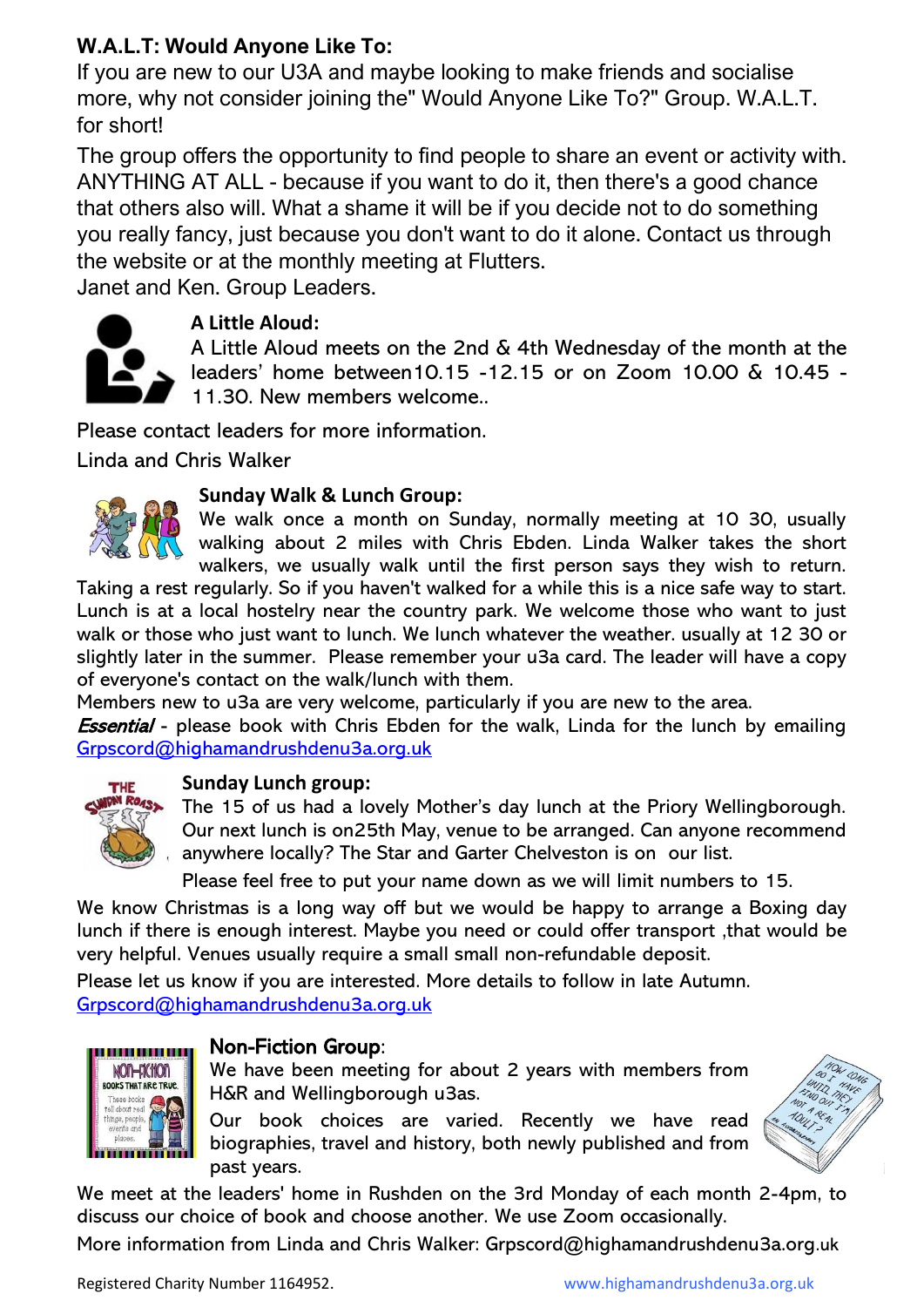#### **u3a MONTHLY MEETINGS**

*Please note there is a small charge for non-members. Details can be found on our website or call 01933 522934 for further information.*

#### **Speakers**

*If you, or a friend, have had experience as a speaker at other groups on topics which you think would be of interest to our u3a members then please contact the Speaker Secretary. Note: - The Speakers may be subject to change.*

| 2022                                                                                                                                                                                                                                                                                                                                                                                                                                         |                     |                                           |  |  |
|----------------------------------------------------------------------------------------------------------------------------------------------------------------------------------------------------------------------------------------------------------------------------------------------------------------------------------------------------------------------------------------------------------------------------------------------|---------------------|-------------------------------------------|--|--|
| <b>Date</b>                                                                                                                                                                                                                                                                                                                                                                                                                                  | <b>Speaker</b>      | Topic                                     |  |  |
| 25 April                                                                                                                                                                                                                                                                                                                                                                                                                                     | Sandy Leong         | <b>Black Cats New Moons &amp; Ladders</b> |  |  |
| A belief in luck and fate are key components of superstitions and that they can be controlled by various<br>actions of humans. Do you throw salt over your shoulder if you spill it; know that it's good luck if you<br>see two magpies together; wonder if things didn't go as planned because it was Friday 13th and touch<br>wood for good luck? But where did these beliefs originate?                                                   |                     |                                           |  |  |
| $16th$ May                                                                                                                                                                                                                                                                                                                                                                                                                                   | John Hope           | Time Through the Ages                     |  |  |
| 20 <sup>th</sup> June                                                                                                                                                                                                                                                                                                                                                                                                                        | <b>Neil Hanson</b>  | <b>Ghost Writer for Celebrities</b>       |  |  |
| He has led an extraordinary life in his own right, but as a professional ghost-writer of over 60<br>published books, he has worked with a diverse collection of interesting people, including household<br>names. His hugely entertaining talk gives us privileged glimpses into the hidden worlds of his<br>ghosting clients. It is revelatory, insightful and very, very funny.                                                            |                     |                                           |  |  |
| $18th$ July                                                                                                                                                                                                                                                                                                                                                                                                                                  | <b>Paul Robbins</b> | <b>Great British Eccentrics</b>           |  |  |
| $15th$ Aug                                                                                                                                                                                                                                                                                                                                                                                                                                   | Rev. Kelvin Woolmer | Nicker to Vicar                           |  |  |
| 19 <sup>th</sup> Sep                                                                                                                                                                                                                                                                                                                                                                                                                         |                     |                                           |  |  |
| $17th$ Oct                                                                                                                                                                                                                                                                                                                                                                                                                                   | Dr Michael Leach    | Animals behaving badly.                   |  |  |
| $21st$ Nov                                                                                                                                                                                                                                                                                                                                                                                                                                   | Danielle Handley    | I Did Not Know That                       |  |  |
| The talk looks at the history and origins of words and phrases, the societies that invented them and<br>how they have become twisted/lost their meaning over time. For example, who originally came up<br>with the phrase "a rolling stone gathers no moss" and did it always mean what it means today? Why<br>do we talk about people receiving benefits to be living "on the dole"? Who is the Bob in "Bob's your<br>uncle"?<br>$12th$ Dec |                     |                                           |  |  |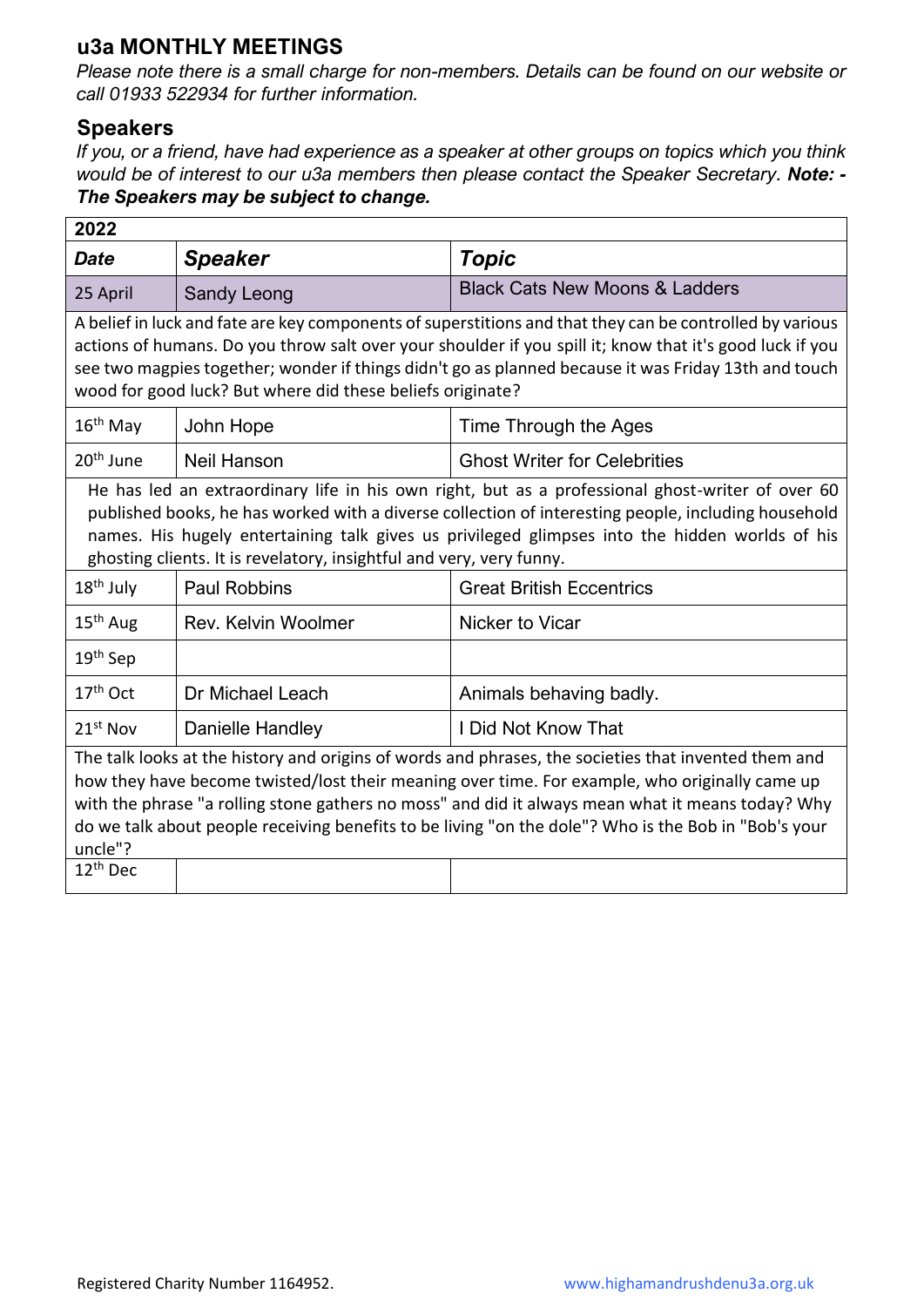#### **GROUP DETAILS**

*Most Group Leaders have tables at the monthly meeting where you can meet them and find more information.*

| <b>GROUP</b>                                          | <b>VENUE/DAY</b>                                  | <b>TIME</b>                                                                                                                               |
|-------------------------------------------------------|---------------------------------------------------|-------------------------------------------------------------------------------------------------------------------------------------------|
| A Little Aloud                                        | <b>Alternate Wednesdays</b>                       | 2 <sup>nd</sup> & 4 <sup>th</sup> Wednesday on Zoom 10.00<br>& 11.00                                                                      |
| <b>Badminton Beginners &amp;</b><br><b>Improvers</b>  | <b>Pemberton Centre</b>                           | Wednesday 1400-1500                                                                                                                       |
| <b>Badminton for fun</b>                              | <b>Pemberton Centre</b>                           | Tuesday 09.00-10.00 & Friday<br>12.00-13.00                                                                                               |
| <b>Bookmarks</b>                                      | Zoom                                              | 10.00-11.00 2 <sup>nd</sup> Wednesday every<br>month                                                                                      |
| Canasta                                               | Saxon Hall, Raunds                                | 1 <sup>st</sup> & 3 <sup>rd</sup> Thursday 10.00-12.00                                                                                    |
| Computing/Technology<br>Grp A                         |                                                   | Mornings 10-12am 1st & 3rd<br>Wednesday every month                                                                                       |
| Computing/Technology<br>Grp B Beginners &<br>Advanced | <b>St Peters RC Church</b><br><b>Hall Rushden</b> | Mornings 10-12am 2 <sup>nd</sup> & 4 <sup>th</sup><br>Wednesday every month during<br>British Summer Time & 11am -1pm<br>in winter months |
| <b>Country Dancing</b>                                | HF WMC                                            | Alternate Mondays 2 15-3 45pm                                                                                                             |
| <b>Country Park Walks</b>                             | <b>Various Parks</b>                              | $2nd$ Sunday 10.30                                                                                                                        |
| <b>Cycling multi-Groups</b>                           | <b>Rushden Lakes</b>                              | <b>Every Monday</b>                                                                                                                       |
| Digital Photography A                                 | <b>Rushden Hall</b>                               | 2 <sup>nd</sup> & 4 <sup>th</sup> Wed 10.00 to 12.00                                                                                      |
| Driving                                               | On the Rd                                         |                                                                                                                                           |
| Garden                                                | To be advised                                     |                                                                                                                                           |
| Golf                                                  | Various                                           | Alternate Wed & Fri                                                                                                                       |
| <b>Guitar Improvers</b>                               | <b>ASDA Training room</b>                         | Tue 17.00-19.00                                                                                                                           |
| <b>Handicrafts</b>                                    | <b>Rushden Bowls Club</b>                         | 4 <sup>th</sup> Thursday each month 2-4pm.                                                                                                |
| History                                               | Masonic Hall, Rushden                             | 1 <sup>st</sup> Thu 14.00-16.00                                                                                                           |
| Home Dining                                           | Various                                           | Twice per Month varying days                                                                                                              |
| Knit & Natter                                         | Leader's Home                                     | Alternate Mon 10.00-12.00                                                                                                                 |
| Mah-jong for fun                                      | <b>Windmill Club</b>                              | 1st & 3rd Friday 19.00 - 21.00                                                                                                            |
| <b>MMFC</b>                                           | <b>Rushden Golf Club</b>                          | <b>Weekly Mondays at 10am</b>                                                                                                             |
| <b>Non-Fiction Books</b>                              | Leader's Home                                     | 3rd Monday 14.15-16.00                                                                                                                    |
| <b>Painting for Pleasure</b>                          | <b>Coleman's Craft</b><br>Warehouse               | Alternate Mondays 14.00                                                                                                                   |
| <b>Play Reading</b>                                   | To be advised                                     | 1st Tue 13.15-                                                                                                                            |
| <b>Reading Bookmarks</b>                              | <b>Waitrose Community</b><br>Room                 | 2nd Wednesday of the month                                                                                                                |
| Rock & Blues<br>Appreciation                          | Leader's Home                                     | Last Thursday of the month 2-4pm                                                                                                          |
|                                                       |                                                   | Continued                                                                                                                                 |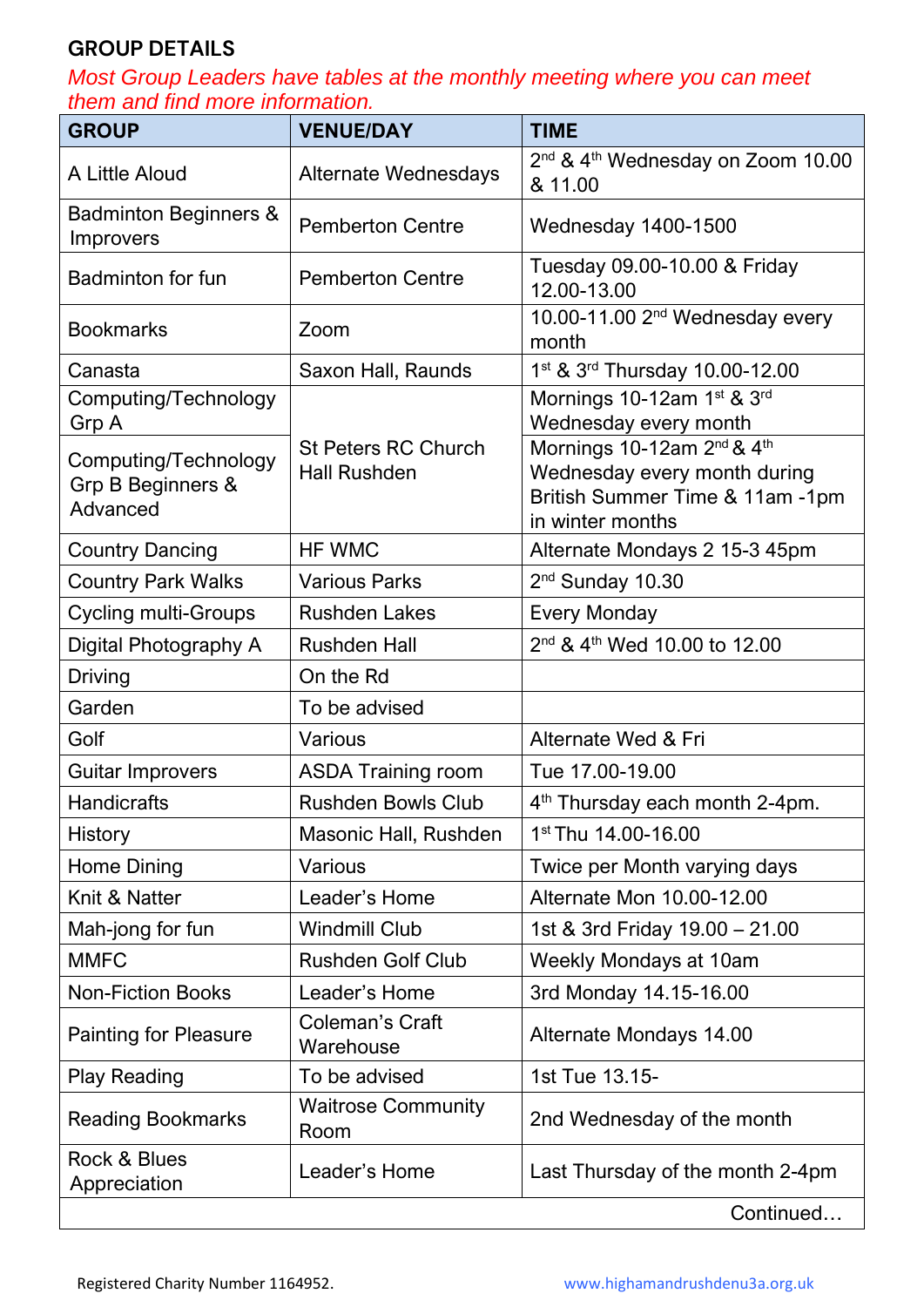| <b>GROUP</b>             | <b>VENUE</b>                   | <b>TIME</b>                      |
|--------------------------|--------------------------------|----------------------------------|
| Scrabble                 | Masonic Hall, Rushden          | $2-4pm$                          |
| Singing for Fun          | <b>Rushden Hall, Hall Park</b> | Alternate Thu 14.00-16.00        |
| <b>Special Events</b>    | Various                        | Various                          |
| <b>Sunday Lunch</b>      | <b>Every two Months</b>        | Venue varies                     |
| <b>Table Tennis</b>      | <b>Pemberton Centre</b>        | Wed at 13.00                     |
| Ten Pin Bowling          | <b>AMF Bowl</b>                | Alternate Friday 1100-1300       |
|                          | Wellingborough                 |                                  |
| <b>Ukulele</b>           | <b>Rushden Transport Club</b>  | 13.30-15.30 Every Monday         |
| <b>Video Editing</b>     | Leader's Home                  | 2nd & 4th Tues 10.00-12.00       |
| W.A.LT.                  | Various                        | Various                          |
| Walking                  | Various                        | Various                          |
| Wine & Dine              | Various                        | Various                          |
| <b>Wine Appreciation</b> | Leader's Home                  | 4th Tues & 4th Thurs 14.00-16.00 |

#### **GROUP LEADER CONTACT DETAILS**

In accordance with GDPR we don't publish contact details for group leaders on a publicly available website or newsletter. There is a contact form on the website which can be used to email group leaders and u3a officers. If you wish to telephone a group leader you will need to log into Beacon at [https://www.u3abeacon.org.uk/u3aportal.php?u3a=118&sc=LUDE.](https://www.u3abeacon.org.uk/u3aportal.php?u3a=118&sc=LUDE) You don't need a password or username, just your own personal details.



Clicking on the Higham & Rushden u3a groups link opens a page listing all our current groups and gives telephone numbers for each leader.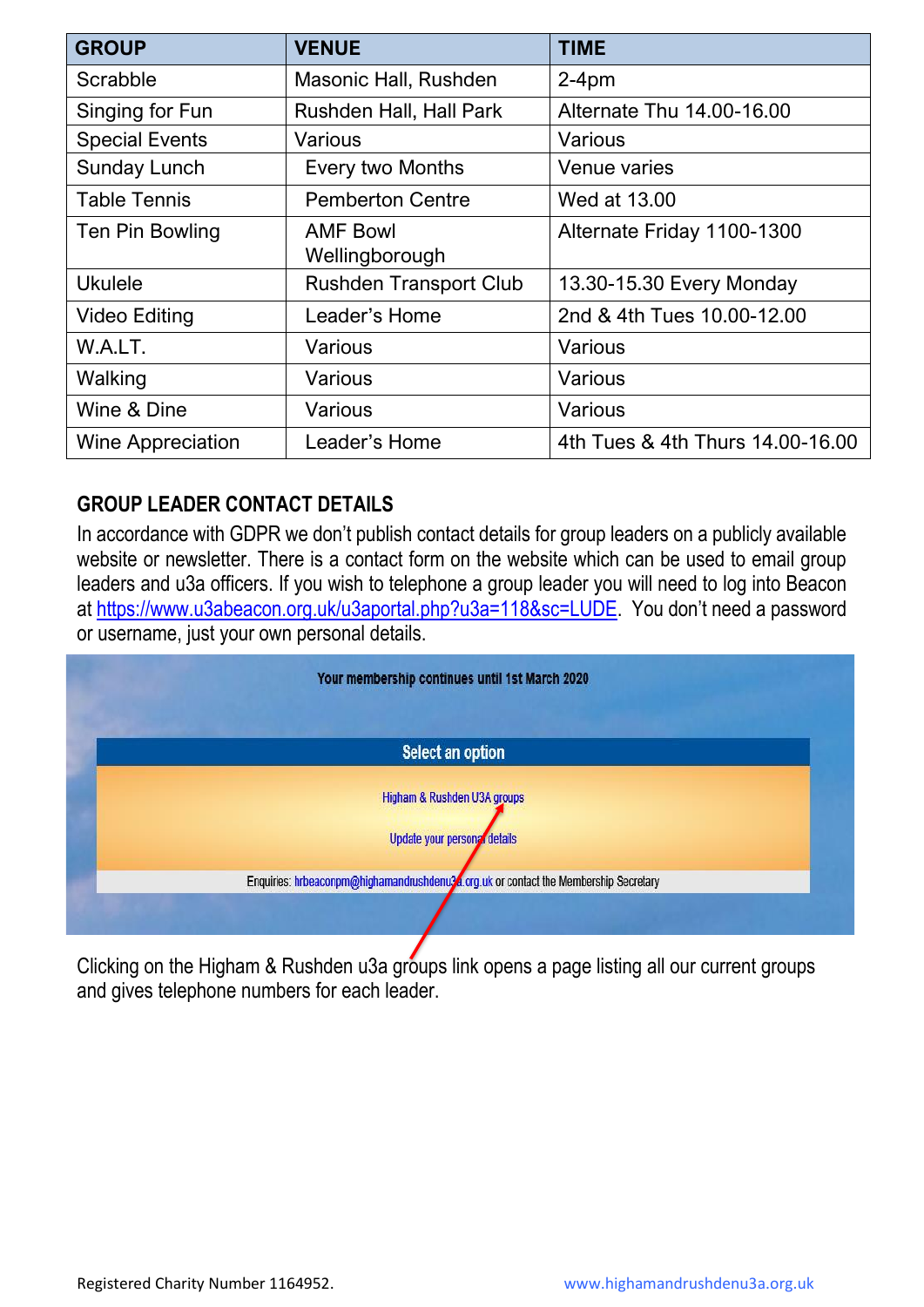

#### **HEDGEHOGS**

Most hedgehogs will be active and building up the body fat lost over the winter. At the same time, they will be scouting for suitable nesting sites – so it's well worth building log piles or building/buying a hedgehog house if no natural materials are available.

Unfortunately, hedgehog numbers have declined greatly due to the actions of man. This decline has been due to habitat loss, use of chemicals such as pesticides and slug pellets and those killed on our roads amongst other things.

However, hedgehogs can survive well in gardens, especially when given a helping hand. We can help by avoiding the use of pesticides and slug pellets in favour of less damaging pest control methods such as a 'beer-trap'\*\*.

In return for your kindness hedgehogs visiting your garden will do their very best to round up and remove many of your gardening enemies such as slugs and snails, and most likely provide you with some entertainment on the way!

*\*\*Follow these easy steps for making a beer trap for slugs: Gather up several inexpensive plastic containers, preferably with lids. Empty yogurt containers, plastic bottles or butter tubs are an appropriate size for making beer traps for slugs. Cut a few holes near the top of the plastic container. The slugs will use these holes to access the trap. Bury them in the ground with about 1 inch (2.5 cm.) remaining above the soil line. This helps prevent beneficial insects from falling into the traps. Concentrate the containers in areas of the garden where slug problems are the greatest. Pour 2 to 3 inches (5 to 7.5 cm) of beer into each container and put the lids back on. Check the traps regularly. Replenish beer as needed. Remove dead slugs regularly.*



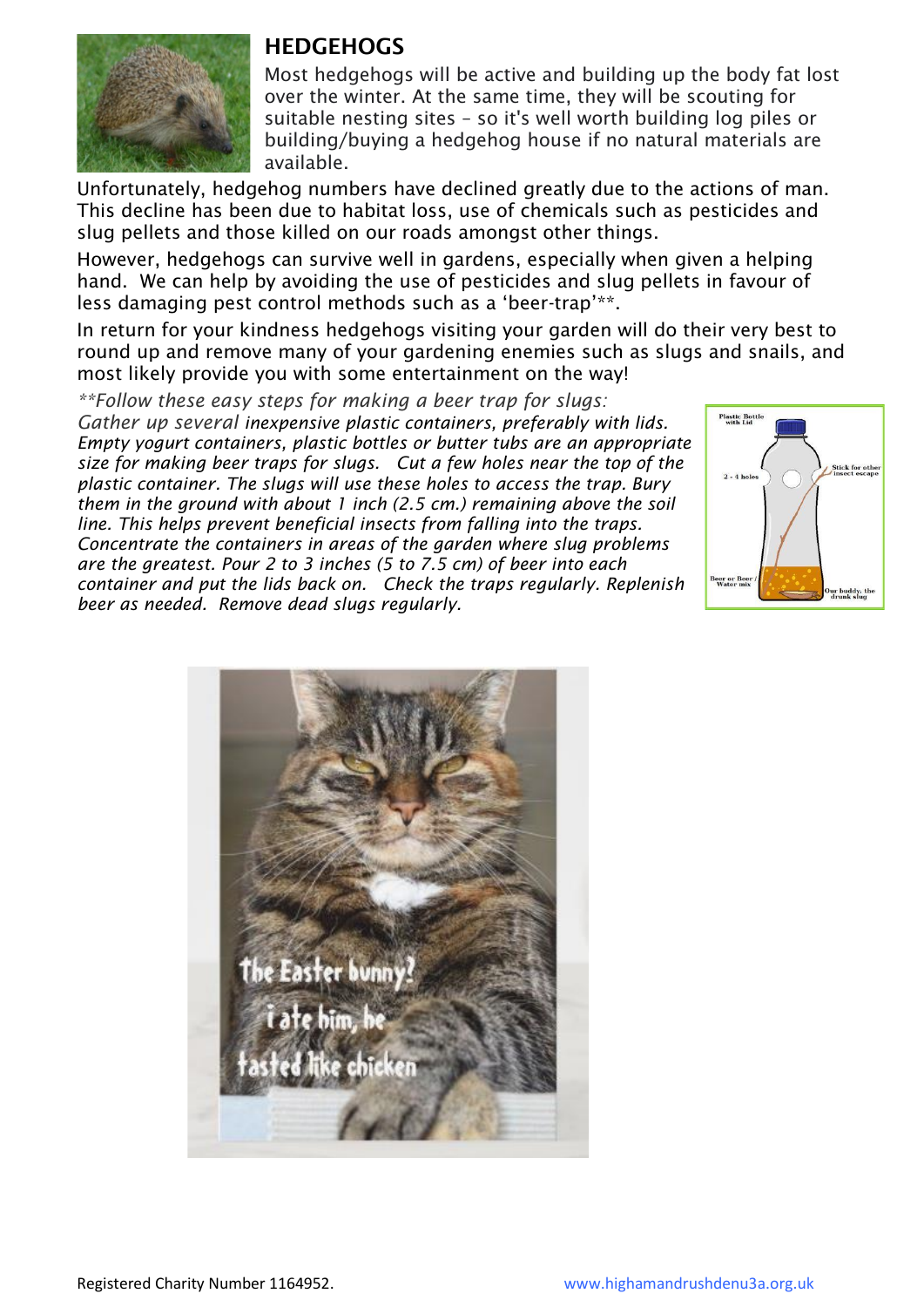

#### **EDITORIAL**

During our last monthly meeting, I was alerted a member to a programme she had seen which debunked all the misinformation about recycling in the UK. So, to set the matter straight I have done some research and my findings are set out below. However, if you are in any doubt, please

contact your local council who will be able to advise you. Editor



Recycled

Recycled